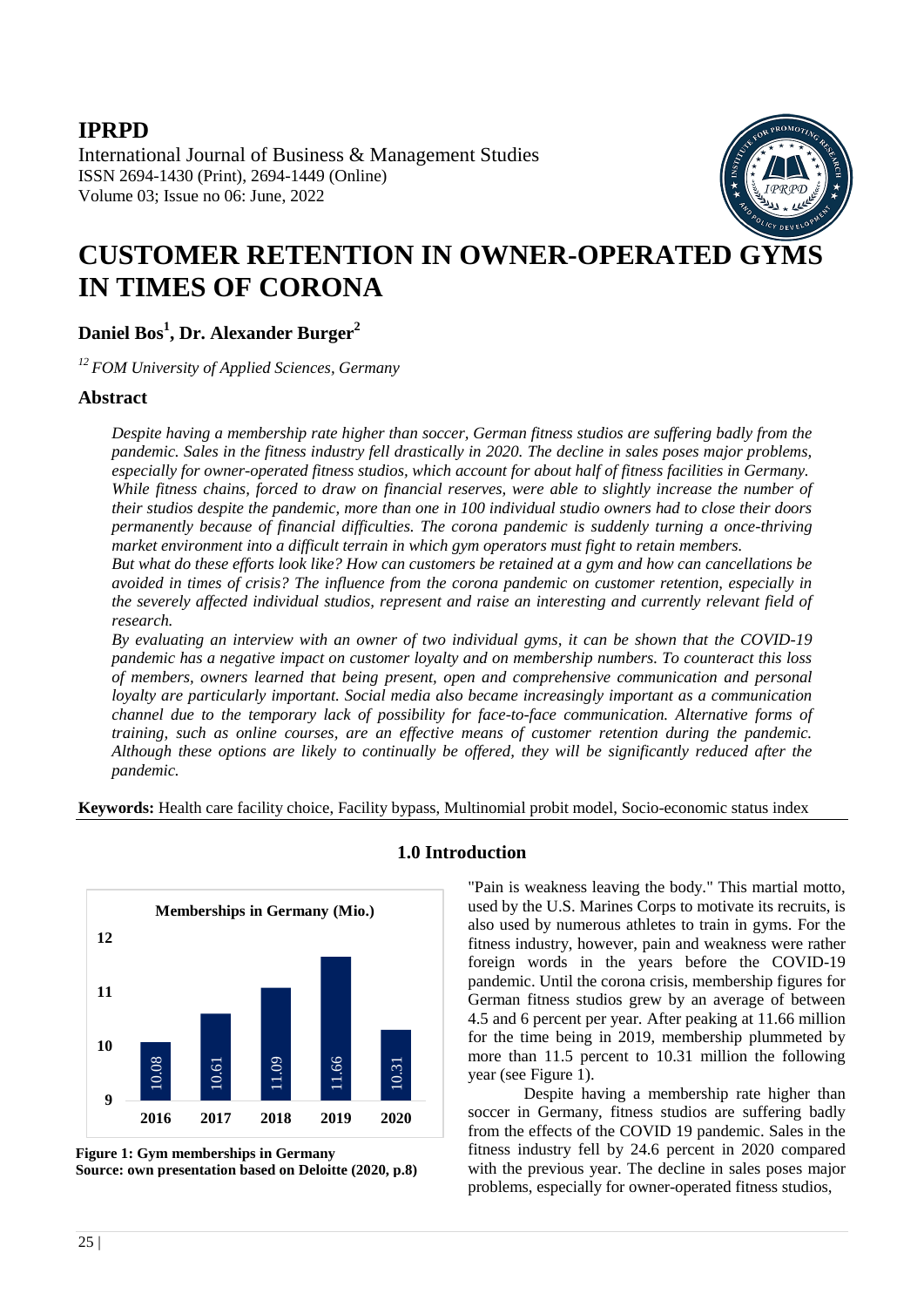which account for about half of fitness facilities in Germany. Even though fitness chains were able to open new studios due to financial reserves, still more than one in 100 individual studio owners had to close their doors permanently for monetary reasons (Deloitte Sport Business Group, 2021, p. 4ff.). The corona pandemic is suddenly turning a once-thriving market environment into a difficult terrain in which gym operators must fight to retain members. But what do these efforts look like? How can customers be retained at a gym and how can cancellations be avoided in times of crisis? The influence from the corona pandemic on customer loyalty and retention, especially in the severely affected individual studios, represent and raise an interesting and currently relevant field of research. The research question of this paper is therefore:

*"What impact did the COVID-19 pandemic have on customer loyalty and retention in owner-operated fitness studios?"*

#### **2.0 Theoretical Background**

#### *2.1 Gyms*

The term "fitness" originates from Anglo-American but is now also firmly anchored in the German vocabulary. In colloquial language, fitness is often associated with health or performance. However, there is no uniform scientific definition. The gym is a facility where people work out to get or stay fit. For this purpose, gyms are usually equipped with a cardio area, a weight training area and a classroom. Depending on the type of equipment, a wellness area may also be available. Gyms can be divided into chains, individual studios and micro studios. Single studios are when fitness facilities have up to four operating locations. These are usually owner-operated, meaning run by the owner himself, and cover an area of at least 200 square meters. Chain operations, on the other hand, operate at least five fitness facilities, each of which is larger than 200 square meters. These can be owner-operated or franchised and usually appear on the market under a uniform image. Micro studios are smaller than 200 square meters and occupy a special segment in which a specific target group is addressed instead of the broad masses. In terms of price, fitness studios can be divided into discount, medium and premium facilities. With a monthly membership fee up to 30  $\epsilon$ , one speaks of a discount provider. Premium studios charge monthly membership fees of 65  $\epsilon$  or more. Medium facilities fall into the price range between discount and premium studios (Deloitte Sport Business Group, 2021, p. 46). Discount providers position themselves on the market through a low-price strategy, whereas studios from the medium and premium segments focus on unique selling points in terms of offers and quality (Daumann, Heinze, & Römmelt, 2012, pp. 1f). Fitness studios can also be divided into fitness- and health-oriented, performance-oriented or leisure- and family-oriented facilities. Women-oriented studios limit their target group to the female gender. Equipment only studios are contrasted with multifunctional facilities that appeal to the broadest possible target group through additional sports or wellness offers (Dilger, 2008, p. 20). In the following, the gym will be understood as a commercial provider of strength and endurance training. Owner-operated fitness studios are the focus of this paper.

#### *2.2 Customer Loyalty and Retention*

Despite their common use, the terms "customer loyalty" and "customer retention" do not have a uniform scientific definition. Due to that, for the definition in this seminar work, several sources are cited, which support and supplement themselves mutually. The construct customer loyalty and retention concerns, according to Diller (1996), the "business relation between supplier … and customer" (P. 82). The focus of the customer connection can either be on the customer or the supplier. From the perspective of the customer, the customer connection represents its attitude to the business relationship (Diller, 1996, P. 84). This attitude expresses itself by the past purchase behavior as well as by the future behavior intention, thus the readiness of the customer for the repurchase or for the recommendation (Meyer & Oevermann, 1995, p. 1340). The causes of a customer's loyalty to a supplier can be emotional or rational. Rational causes of loyalty can be divided into situational, economic or contractual-legal causes (Bagusat, 2006, p. 84). Situational causes of commitment include external factors such as the provider's location being convenient for the customer (Homburg & Bruhn, 2017, p. 11). Economic causes relate to the price-performance ratio or the costs associated with switching providers. Emotional causes of loyalty primarily include customer satisfaction and the customer's trust in the provider (Bagusat, 2006, pp. 91-92). Customer satisfaction occurs when the customer's expectations are met or exceeded (Nerdinger et al., 2015, p. 121). Bliemel & Eggert (1998) divide the customer perspective of customer loyalty into attachment and commitment. Customer satisfaction and customer trust lead to attachment, which is also related to loyalty. On the other hand, they speak of commitment, if the customer cannot change the supplier or only if he accepts disadvantages such as changing costs (Bliemel & Eggert, 1998, P. 39-43). If customer retention is related to the supplier, it represents a bundle of activities. It describes all the measures a supplier takes to strengthen the relationship with the customer and to bind him to his company for the long term (Diller, 1996, p. 86). The goal is to at least meet the customer's expectations, or better still, exceed them. The customer is one of the most important intangible assets of a company. Its value is derived not only from its own contributions or purchases, but also from the acquisition of new customers influenced by referrals. As the cost of acquiring new customers is steadily rising compared to maintaining existing ones, the concept of customer retention is becoming increasingly important (Nerdinger et al., 2015, p. 120). In summary, customer retention and loyalty (in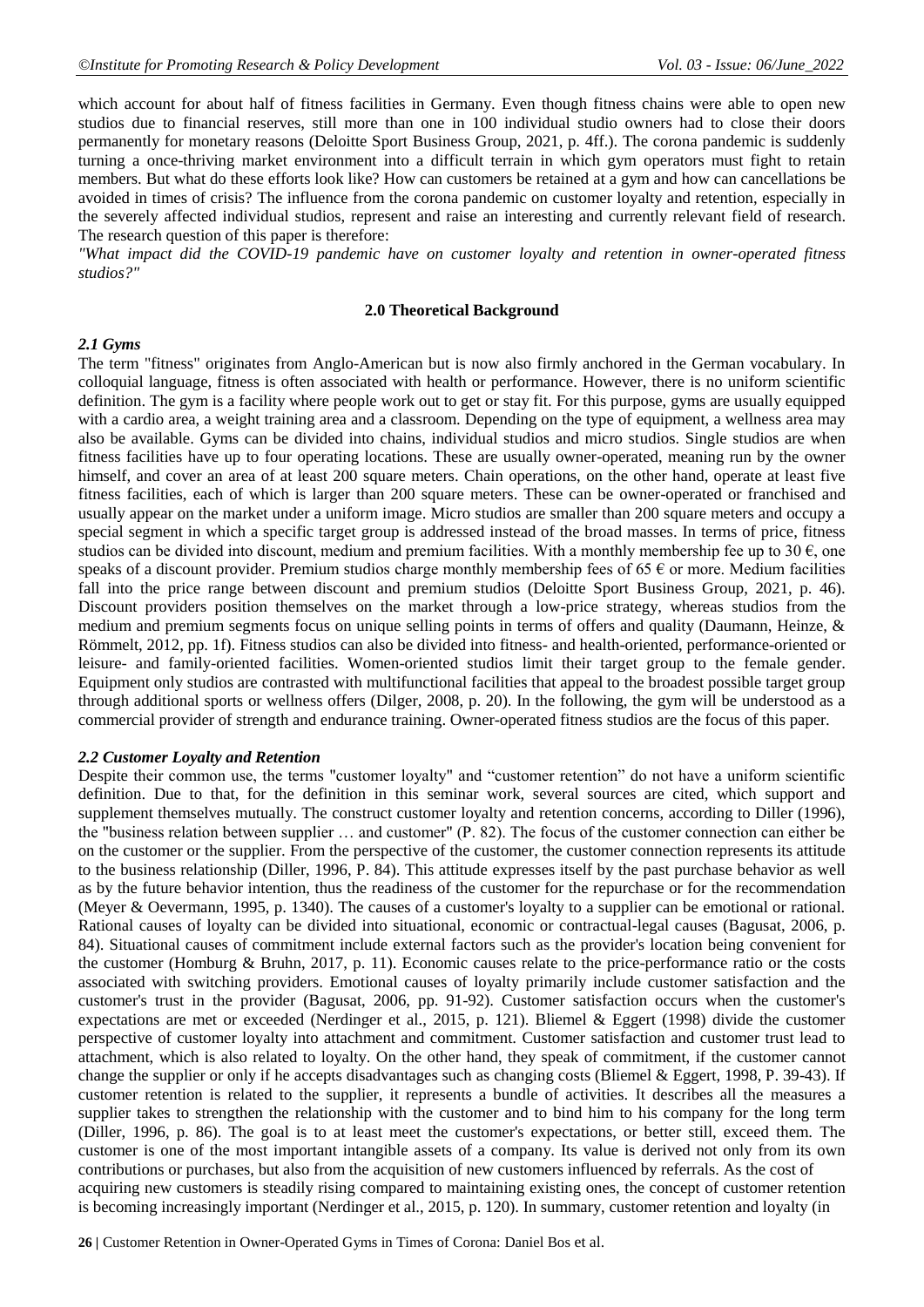German there is only one single word for both terms: Kundenbindung) can be viewed from two perspectives. From the customer's point of view, it is the attitude towards the business relationship and from the provider's point of view, it is measures or activities. Since these measures are to influence the attitude of the customer substantially, both perspectives stand in a close connection and condition each other. In the following, customer retention is examined from the supplier's perspective.

#### *2.3 COVID-19 in German Gyms*

COVID-19 is the acronym for coronoavirus disease 2019, an infectious disease that originated in China in late 2019 and spread globally from there. As of March 2020, the disease was declared a global pandemic and a wide variety of measures were taken to contain the spread of the virus (Bendel, 2021). Gyms also had to temporarily close or observe special requirements. The period of officially ordered gym closures, also referred to as lockdowns in the following for simplicity, showed regional differences in Germany. With small variations in federal states, such as Hessen, gyms in Germany remained closed from mid-March 2020 to the end of May 2020 and from the end of October 2020 to the end of May 2021. The periods between the two lockdowns and after the second lockdown also saw the imposition of various conditions, such as access restrictions, requirement for facemasks and distance rules (Deloitte Sport Business Group, 2021, pp. 31f). The terms corona crisis or corona pandemic are used synonymously with the term COVID-19 pandemic in this paper.

#### *2.4 Current Research*

Kriegel (2012) states that customer satisfaction has an important impact on customer loyalty. To capture customer satisfaction, systematic member surveys are an appropriate tool, he says. Satisfied members are emotionally attached and more likely to accept price increases. In addition to emotional loyalty, gyms can also bind their members factually or economically. Contracts with a minimum term, for example, are an instrument for factual commitment. This binds the customer to the gym for a certain period, such as twelve months. Economic binding includes price competition, through which the provider wants to stand out from the competition and tries to bind its members by offering a favorable price-performance ratio. According to Kriegel (2012), emotional commitment is the most effective tool for retaining members at a gym over the long term. Three factors are significantly involved in successful customer retention. First are the employees, who are responsible for building a good relationship with the customer through commitment and competence. Secondly, the spatial and local conditions are mentioned. Hygiene and cleanliness are fundamental customer expectations and, if neglected, lead to declining customer satisfaction. One can stand out from the competition with a pleasant atmosphere for the customer, which results from the design and the concept of the training area. The location also counts as a second factor from the point of view of accessibility, connection to the transport network and parking facilities. The third factor is the offer. It includes classic forms of training such as endurance or strengthening programs, but also forms of training tailored to special target groups or personal training. The offers must be regularly reviewed and, if necessary, adapted to changing requirements. It is important to have an "ear to the customer" at all times to be able to meet their wishes and needs and to bind them emotionally through communication and interaction (Kriegel, 2012).

In a study conducted by the German University of Prevention and Health Management, 3,591 gym members were surveyed about the first lockdown in gyms. According to the survey, 89.6 percent of respondents continued to pay their membership fees during the lockdown. Emotional attachment proved to be the key to this behavior and thus to customer loyalty. The most important thing for members was that the fitness centers endeavored to look after them. The studios succeeded in this primarily by offering alternative training methods in the form of online courses or training videos. It was almost irrelevant what was offered and whether the customers used it at all. What was important was the fact that something was offered at all and that the gyms supported their members during the difficult period. Key success factors for customer loyalty during the corona crisis were also that the gym operators provided customers with comprehensive and transparent information and communicated positively and confidently. "Showing face" and being "present" on all possible communication channels from the studio's own website to mailing lists and social media was essential for customer retention during the corona pandemic (Kobel & Preuschoff, 2020).

In an international study by ClubIntel, gym owners and employees were surveyed in late March 2020 about their responses to the challenges of the corona pandemic. From 195 usable responses, it was found that 46 percent of the gyms surveyed were already temporarily closed at that time. While about half of the studios that were still open tried to make members feel safe by implementing even more extensive disinfection measures, the closed studios were forced to take other measures to ensure customer loyalty. Only 47 percent of closed studios offered members a freeze on their membership fees. Instead, gyms primarily used online and streaming classes to offer customers an alternative workout experience. Virtual fitness content, such as workout videos uploaded to company-owned

websites or social media, was also intended to maintain member loyalty to their gym. Giving out workout equipment for home use was used by only about one-fifth of the gyms surveyed (ClubIntel, 2020).

Deloitte's Sport Business Group (2021) study first looks at the overall fitness industry market and then goes into more detail about the impact of the corona pandemic on customer retention in gym chains. Owner-operated gyms are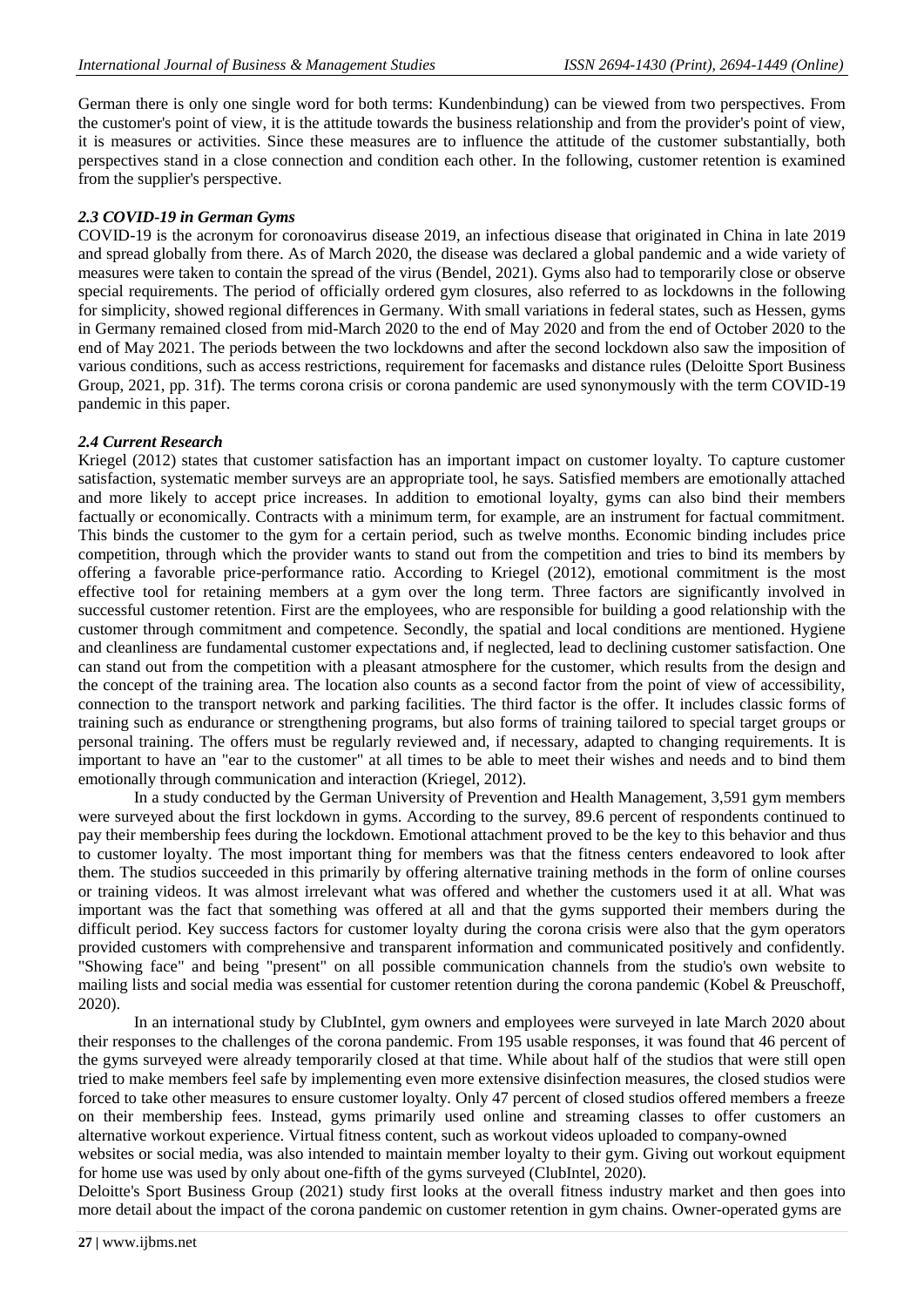addressed in less detail, which is why they lend themselves to being a research gap. As mentioned earlier, the fitness industry experienced a membership decline of over 11.5 percent in 2020. Gym chains and individual studios differed only marginally in this regard, with declines of 11.4 and 11.3 percent, respectively (Deloitte Sport Business Group, 2021, p. 12).

In 2021, membership figures continued to develop negatively. Final figures are not yet available, but the Employers' Association of German Fitness and Health Facilities is talking about an overall decline in membership of 25 percent from the beginning of 2020 to mid of 2021 and forecasts an imminent drop of a further 35.8 percent in memberships (DSSV, 2021).

#### **3.0 Methods**

#### *3.1 Qualitative Research*

In order to collect non-standardized data and derive new theories from it, the qualitative research method is suitable for the present research question. The impact of the COVID-19 pandemic on customer retention will be explored and understood from the inside perspective of a gym owner. Individuals from Mayring's (2016) 13 pillars of qualitative research will serve as a guide (pp. 24ff). The research process is characterized by openness towards the object of investigation, so that no specific result is expected in advance. Even though changes in the research process are possible at any time, it will proceed in a methodologically controlled manner. The preliminary understanding of the topic will be revealed in the theory section and further developed on the object. Historicity as well as problem orientation are also important, as the research result will be placed in the temporal context of the corona crisis and the resulting challenges.

#### *3.2 Procedure and Research Design*

The research design is based on descriptive field research (Hussy, Schreier, & Echterhoff, 2013, pp. 205ff). After formulating the research question, the basic concepts of the topic are defined for a comprehensive understanding with the help of literature review. Subsequently, studies related to the topic will be researched to gain an overview of the current state of research. The current state of research will serve as a basis for creating the interview questions but also for later comparison with the results of the interview. The interview will be conducted as a semi-standardized guided interview with an expert (Hussy, Schreier, & Echterhoff, 2013, p. 225). Relevant aspects of the research question are thus established in advance without losing flexibility. During the interview, further questions arising from the context can be asked. The guideline not only serves as a thinking tool and a common thread but can also serve as a basis for further research in this area. The interview partner will be selected according to the criteria defined in the sample description. After establishing field contact, the interview will be held in the natural environment of the interviewee's gym. To avoid disturbances or outside influences, the interview will be conducted there in a quiet room. The research objective consists of three components. First, to capture customers' reactions to the corona crisis from the gym owner's perspective. Next, to identify and understand the actions taken to promote customer loyalty. Finally, if possible, a future potential of the identified measures shall be derived.

#### *3.3 Interview*

Data collection is done by means of a face-to-face expert interview to query the knowledge and experience of a knowledgeable person on the research topic. The interview will be conducted as a semi-standardized guided interview. Considering the findings obtained through literature and study research, a guideline was prepared in advance to serve as a thought guide and common thread. The interview consists of an introduction, the established guiding questions, and a concluding question. The introduction includes a brief overview of the topic, clarification of the approximate duration and confidentiality of the interview, and two questions designed to create a comfortable conversational atmosphere and get the interview off to a good start. In the main part of the interview, both the leading questions and possible ad hoc questions are asked. The final question is intended to round off the interview and provide an outlook for the future. The interviewee is then thanked for his or her time and the interview is concluded. The auditory recording of the interview is done via smartphone to be able to create a transcript afterwards as a basis for the analysis. Mayring's qualitative content analysis will be used to evaluate the interview data (Mayring, 2016, pp. 114ff).

The transcribed interview will first be divided into meaningful coding units and tabulated. Subsequently, the coding units will be paraphrased and generalized, making the material more and more condensed. Due to the limited scope of the seminar paper and the restriction to a single interview, the formation of categories will be omitted.

#### *3.4 Sample Description*

Since the research question refers to owner-operated fitness studios, an owner of an owner-operated fitness studio is to be interviewed as an expert in the subject area of the research topic. In order to gain as comprehensive an insight as possible into the topic despite the limitation to only one interview partner, a fitness studio with a heterogeneous customer structure will be selected. The heterogeneous customer structure is intended to ensure that extreme cases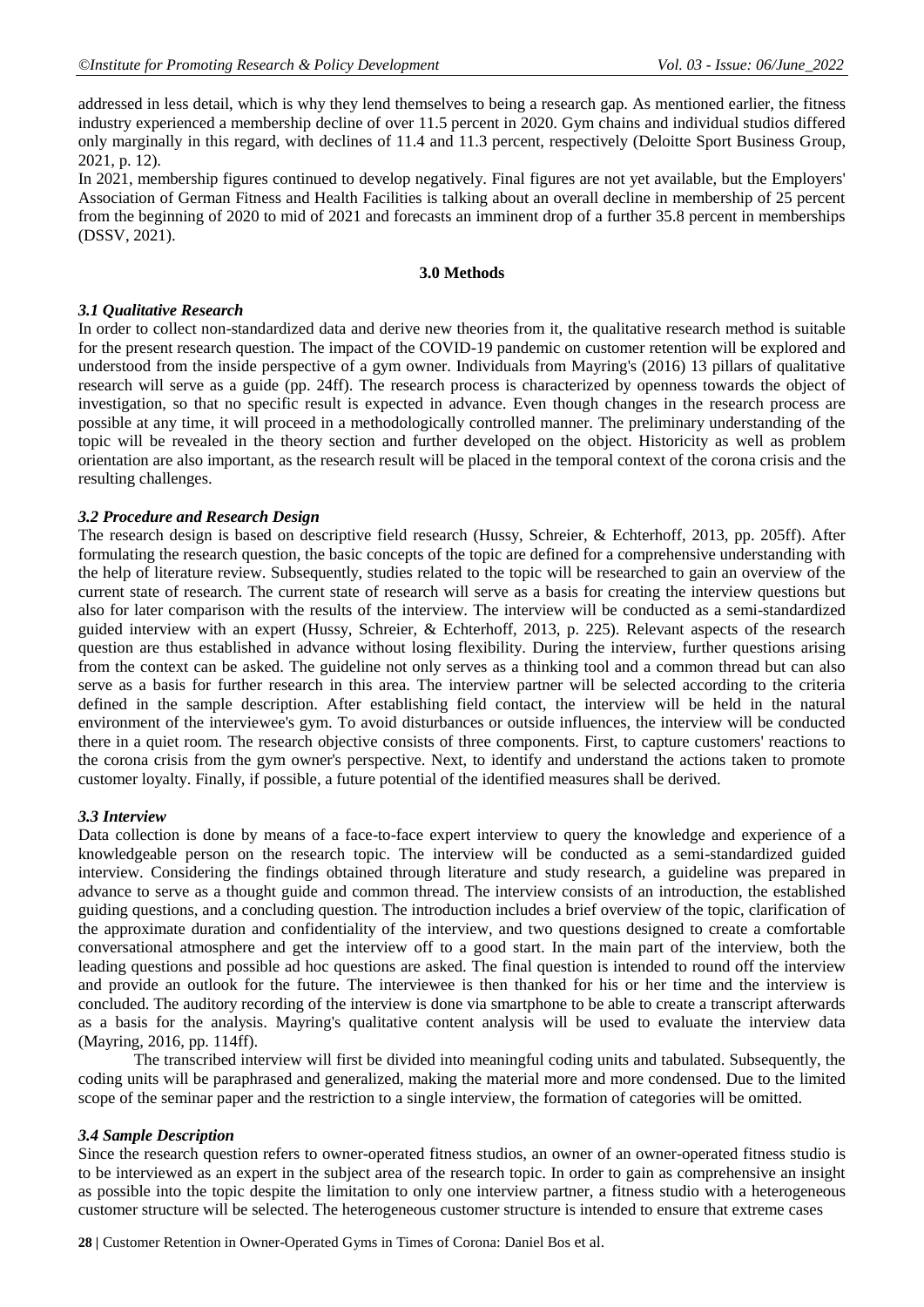are less prominent and that the study represents a typical case. Using top-down methods (Hussy et al., 2013, p. 196), selection criteria were defined in advance that are important for a heterogeneous customer structure. The first criterion defined was the medium price segment. This was to avoid limiting the customer structure to either very price-oriented or prestige-oriented members. To include all genders in the study, a mixed-gender gym was defined as the second criterion. The third criterion for the selection of the gym is to cover the widest possible range of services, including at least equipment training, classes and wellness. The gym selected based on these criteria also offers nutritional counseling and has the added advantage of two locations. One of the two studios is in a suburban area, while the second studio is in a rural area. As the competitive situation is less pronounced in rural areas, this may result in a different approach in terms of customer retention. The customer structure includes members aged 16 to 85, with almost equal gender distribution. The owner of the fitness studio selected on the above criteria is 37 years old, has a degree in sports economics and set up his own gym in a rural area ten years ago. Four years later, he opened his second gym in a suburban area. Both fitness studios appear on the market under a uniform name and logo. The owner employs a total of 38 people, including temporary staff and course instructors. Due to his qualifications and many years of experience, he stands out as an expert in the subject area of the research question to be answered. After contacting him personally, he agreed to be interviewed. The personal relationship between interviewer and interviewee is kept totally out of the interview.

#### **4.0 Results**

In the following, the information obtained and condensed from the interview using qualitative content analysis is presented. All quotes marked with a line number are taken from the interview transcript shown in the appendix A. The interviewee classifies his gym in the medium price segment and attests to a good price-performance ratio. The offer was more comprehensive than that of fitness studio chains and "in most cases probably a bit too cheap" (line 2). Existing customers were always more important to the gym owner than new customers, although this focus has shifted slightly as a result of corona (lines 9ff). He maintains a "pretty private relationship" with his customers (line 17), and as the owner, he is always present and responsive to his customers (lines 13ff). Since the beginning of the COVID 19 pandemic, he said, the fitness industry has experienced a high turnover rate of 28-35 percent, although he places his gym at the lower end of this range "because you have a different kind of customer retention" (lines 38ff). As a result of the lockdowns, personal contact with members, which had previously been a distinguishing feature compared to most other studios, has become more difficult or has completely disappeared (lines 22ff, 122ff). The members' reactions to this have been "very, very different" (line 38). While there were few changes and much understanding for the situation within a close circle of members (lines 22ff), other members showed less understanding for the situation and partially suspended their contracts or terminated their membership (lines 44ff). Meanwhile, the number of members in the two studios fell to 930 due to more than 500 cancellations (lines 67ff). Due to an increase in new members during the summer months of 2021, which had not been expected in this form after the lockdown, membership had risen again to about 1,100 at the time of the interview (lines 72ff). The older membership structure in the rural area led to an especially high membership loss, because the fear of corona was great, among this group. The studio in the countryside had always been the "safe studio" (line 84), because the competitive situation was much less pronounced than in the studio in the suburban area. However, due to the pandemic and the associated studio closures, the competition in the urban area also ebbed away (lines 86f). Especially for the older members, the gym also plays a large social role and is significant for pain prevention (lines 133ff). Together with his employees, who play an essential role in customer retention (lines 179ff), the interviewee took various measures to retain customers during the corona pandemic. First, he said, it was always important to empathize with members and address their fears and concerns with understanding (22ff). In the times of lockdowns, when the personal contact that was otherwise crucial for customer retention was eliminated, members were informed through various channels (lines 44ff, 122ff). Every member who had cancelled the contract was contacted personally by phone, but this resulted in only a low rate of contract reactivation (lines 79ff). To provide members with daily updates, notices in the studio, e-mail distribution lists, YouTube, the company's own homepage, blog entries and Instagram and Facebook were also used (lines 98ff). Social media, as a free tool, was an important substitute for face-to-face contact during the lockdowns (lines 114ff). As a unique feature, the gym offered one-on-one outdoor training in consultation with the health department during the lockdowns. "We just trained one-on-one outside [...]. My first member was Juergen, aged 79, I think. He trained with me in a tent at minus ten degrees with a jacket. So, and that is customer retention [...]" (lines 143ff). In addition to personal training outdoors, online courses were also offered as an emergency solution. Although these were not used in large numbers, as most members did not find it "cool to do sports at home in front of the TV" (line 149f), they nevertheless generated positive feedback from users and were therefore conducive to customer loyalty (lines 157ff). Investments and maintenance during the lockdowns were intended to improve the condition of the gym to the satisfaction of members (lines 174ff, 184f). Members who continued to pay their dues despite the lockdowns were thanked with vouchers or personal training sessions and they could contact the gym owner with their concerns at any time (lines 44ff). The making of cooperative agreements during the corona pandemic represents a concept change. Cooperation partners such as "Qualitrain, Urban Sports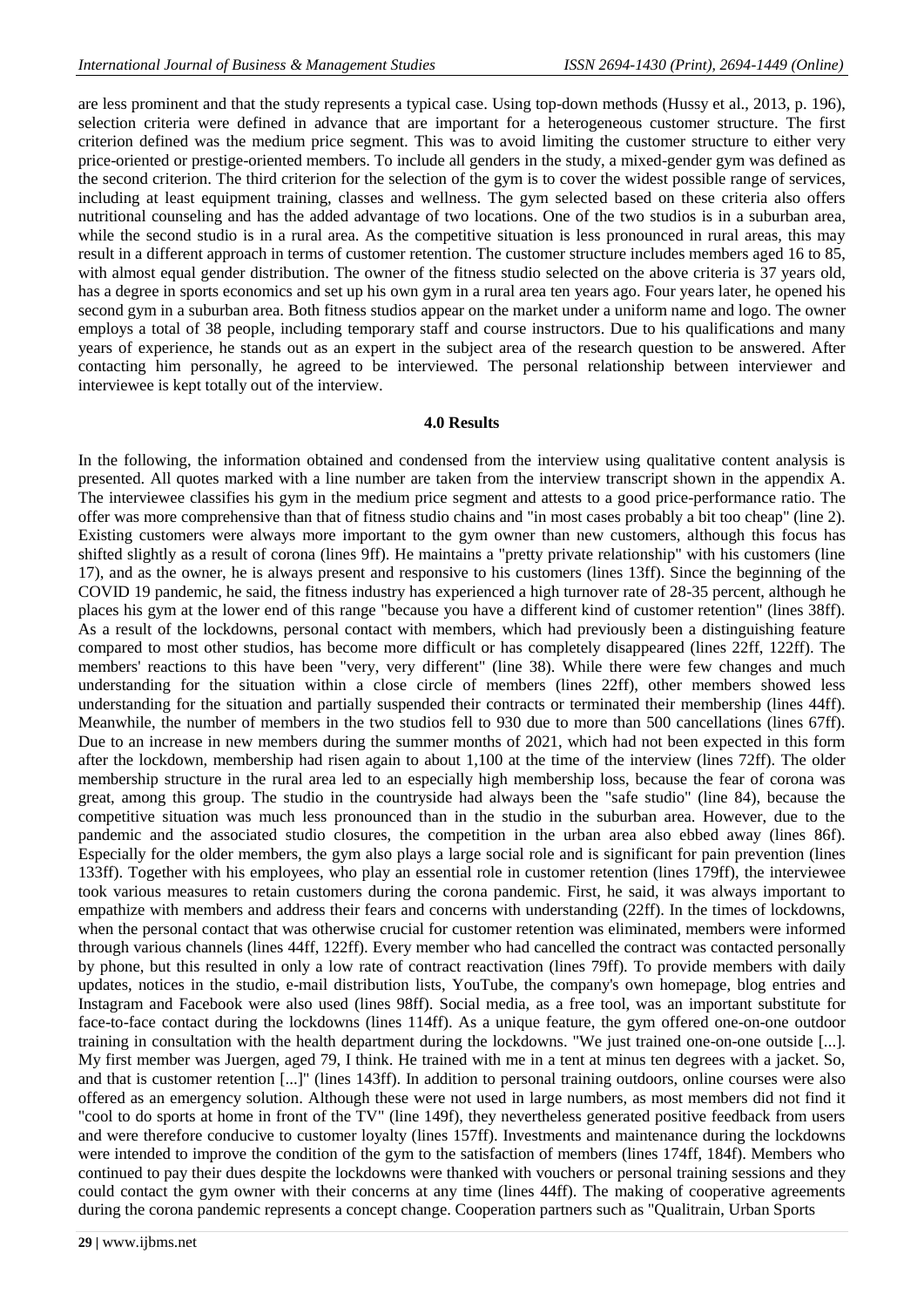Club, Hanse Fit" (line 123) brought additional customers who are not bound to the gym with a membership and do not generate fixed revenues (lines 127ff). With their membership at the cooperation partner, they can train in many different gyms and only bring revenue to the gyms if they also show up there. "Maybe one comes, maybe none comes. It's different with a membership, of course. But if people come, I can make [...] good money through that." (lines 126ff). To bind these customers to the fitness studio, personal presence and support are necessary to stand out from the competition. For this purpose, the interviewee offers personal training sessions and the creation of training and nutrition plans. Many customers attach importance to this personal support and are thus retained (lines 133ff). According to the interviewee, there are no plans to make further changes to the overall concept of the fitness center or to customer retention in response to the effects of the corona crisis. The interview partner does not consider the described alternative online forms of training to have a promising future after corona. "That is always interpreted as the trend" (lines 148f) but does not correspond to "my philosophy" (line 152). He finds the concept of his gym "quite coherent" and "good" (lines 166ff). New ideas are available, but "support" and "stability" are needed to implement them (line 170f), which is why the COVID 19 pandemic can also be seen as an obstacle to innovation.

#### **5.0 Discussion**

#### *5.1 Interpretation and Reference to Theory*

Since the customer connection from the view of the customer represents the attitude to the business relation (Diller, 1996, p. 84), the membership decrease of 28 to 35 per cent in the fitness sector since beginning of the corona pandemic (lines 43ff) indicates a weakening customer loyalty. The favorable price-performance ratio of the individual gym under study (lines 2ff) can be attributed to the economic retention factor (Bagusat, 2006, p. 84). Due to the corona pandemic, rational factors, such as the economic and situational binding factors, become less important because of the limited possibility to use the gyms. Kriegel attributes a special role to emotional attachment (Kriegel, 2012, pp. 51f). Due to the influence of the COVID-19 pandemic, this influential factor becomes even more important. The statement " not much has changed in the narrow circle " (lines 28f) proves that emotionally attached customers quit significantly less often than members less attached to the owner (lines 33ff). It can be concluded that connectedness, as described by Bliemel & Eggert (1998), is more important than attachment in the corona pandemic (pp. 39ff). Exclusively bound customers, i.e., contractually obligated customers, partially suspended their contracts during the lockdowns, while connected customers continued to pay their premiums out of loyalty and trust towards the owner-operated studio (lines 40ff). According to the interviewee, presence and understanding, as well as a private relationship with the members, are the most effective means of achieving an emotional bond or attachment (lines 13ff, 22ff, 44ff). These means lead to a differentiation from fitness studio chains, in which "the member is first a member, but not a name" and to a comparatively lower cancellation rate (lines 38ff). The Deloitte Sport Business Group study cannot support this statement, at least for 2020, as the percentage membership decline was nearly identical for chains and individual studios (2021, p. 12). According to Kriegel (2012, p. 57), the employees, the location or the spatial conditions and the offer are the three factors that contribute significantly to customer loyalty. The interviewee attributes an important role in customer loyalty to his employees, which has not changed during the corona pandemic (lines 179f). During the pandemic, the location factor had the effect that studios with an older customer structure, such as those found in the rural single studio, had a higher cancellation rate (lines 84ff). The competitive situation, which is normally high in the urban area, changes due to the permanent closure of gyms that did not survive the pandemic economically (line 86). According to Kriegel, a provider must always have its "ear to the customer" (2012, p. 61) and adapt its offers to changing challenges. The interviewee responded to the challenges of the COVID-19 pandemic by making several changes to his offers. Online classes, workout videos and outdoor personal training were designed to retain members at the owner-operated studio despite the adverse conditions (lines 147ff). The studies by ClubIntel (2020) and Kobel & Preuschoff (2020) support the effectiveness of alternative online training offers for customer retention during the corona crisis. For members, it was not so important what alternative forms of training were specifically offered, but that gym operators offered anything at all (Kobel & Preuschoff, 2020). As a further measure, the interviewed individual gym owner entered into cooperative agreements with associations or fitness network providers, such as Qualitrain or Urban Sports Club (lines 122ff). These providers enable their members to train at many different fitness studios and thus do not bring the individual studio owner any fixed income, unlike their own members (lines 128ff). Through presence, personal support and personal training, these customers should also be tied to the gym independently of direct membership. These external customers must therefore be reached via affiliation, as they are not contractually bound to the gym. Through the gym use of the cooperative members as well as through their recommendations, additional revenue can be generated to cushion the loss of members (lines 133ff). Social media became increasingly important due to the loss of face-to-face contact during the lockdowns. Platforms such as Instagram, Facebook or YouTube offered gyms not only the opportunity to offer training content, but also to stay in touch with members and provide them with comprehensive and transparent information (Kobel & Preuschoff, 2020). The interviewee confirmed several times that social media as a "free tool" (line 109) became increasingly important in the pandemic for customer retention (lines 94ff) and that members were provided with daily updates via these channels (lines 94ff). Complementing communication via social media,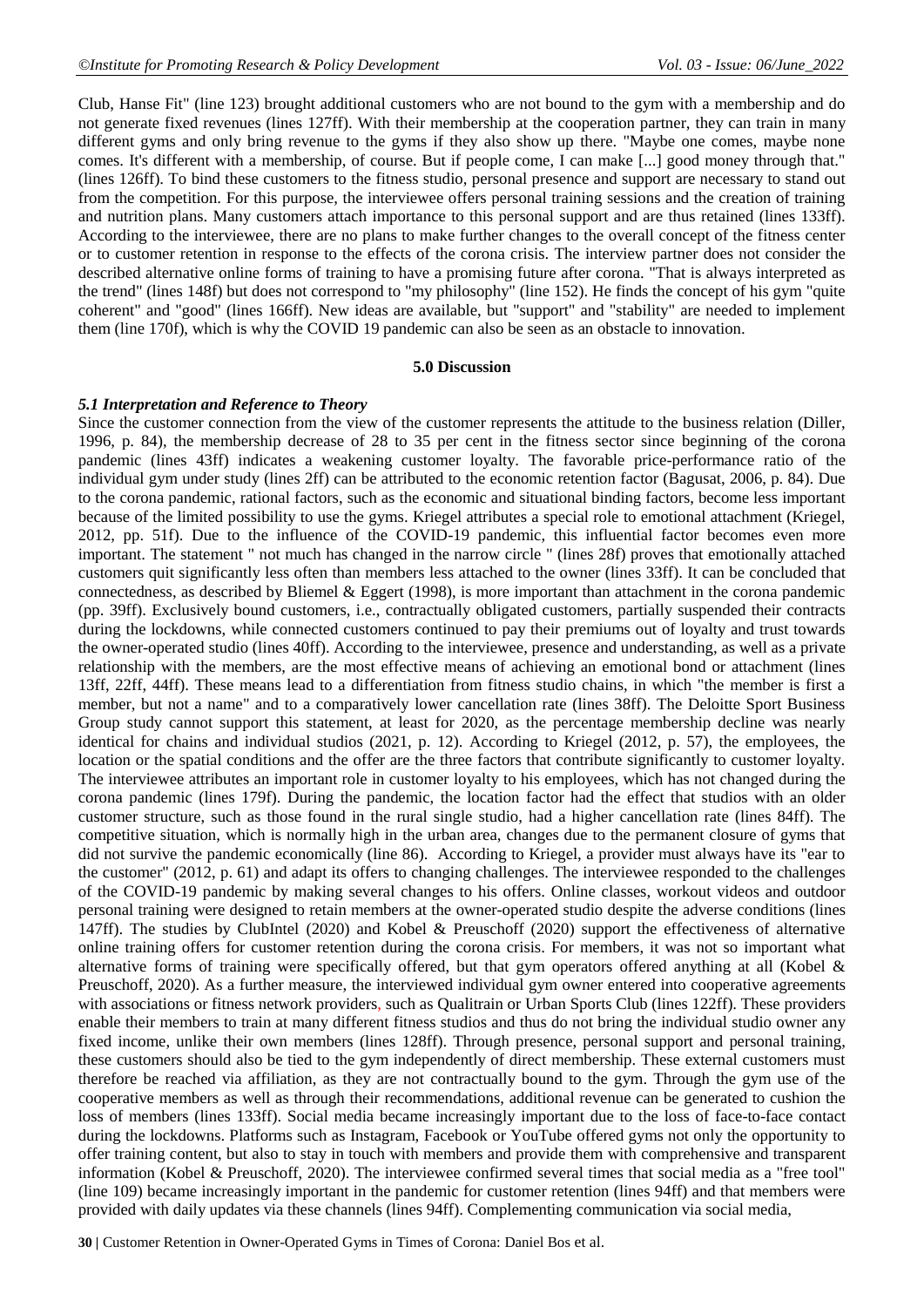members were kept up to date by phone, mail and on the gym's own website (lines 89, 106ff), thus, as described by Kobel & Preuschoff (2020), showing face on all possible communication channels. The interview partner does not consider the alternative online training forms introduced during corona for customer retention to be promising for the future (lines 162ff). Major long-term concept changes are neither planned (lines 167f) nor even desired by the members, which is supported by the Deloitte study. The use of home or outdoor fitness is expected to return to prepandemic levels once the pandemic is over (Deloitte Sport Business Group, 2021, p. 16).

#### *5.2 Limitations*

The six quality criteria of qualitative research according to Mayring (2016, pp. 144-148) were largely met. The procedural documentation was sufficiently fulfilled by the methodological description. Due to the presentation of prior knowledge in the theory section, the argumentative interpretation assurance could be complied with. The application of the qualitative content analysis could ensure the rule-based research process. By interviewing the interviewee in his natural environment, the closeness to the subject was observed and additionally also a certain degree of validity was achieved. Due to the small sample, the results cannot be generalized. The communicative validation, i.e., the presentation and discussion of the results with the researched person, as well as the triangulation could not be considered due to the limited scope of the paper.

#### **6.0 Conclusion and Outlook**

This thesis aims to investigate the impact of the COVID-19 pandemic on customer retention and loyalty in owneroperated fitness studios in Germany. By evaluating the interview, it was possible to prove that the COVID-19 pandemic had a negative impact on customer loyalty. This was noticeable in the sharp decline in memberships. To counteract this loss of members presence, open and comprehensive communication and personal loyalty are particularly important. Social media became increasingly important as a communication channel due to the temporary lack of the possibility for face-to-face communication. Alternative forms of training, such as online courses, have been an effective means of retention during the pandemic and although these options are likely to continually be offered, they will be significantly reduced after the pandemic.

More interviews would need to be conducted for further research in this area. Additionally, it makes sense to extend the research to gym chains. To explore customer loyalty and retention from the customer's perspective as well, surveys or interviews with gym members would be another useful measure. The collection of additional qualitative and quantitative data, also after the COVID-19 pandemic has been overcome, could provide further information of interest for this research field.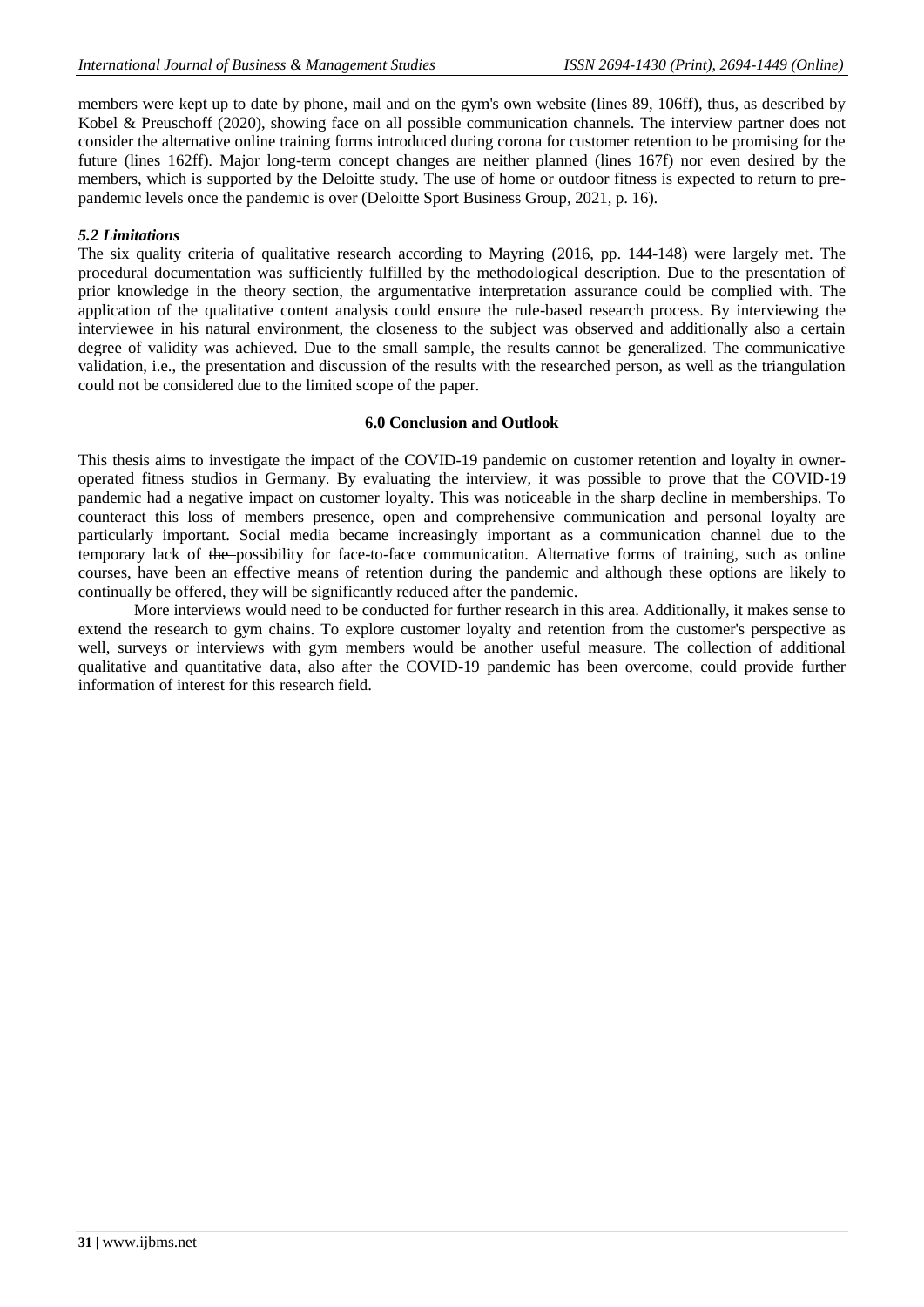## **Works Cited**

- Bagusat, A. (2006). Kundenbindungsstrategien für Business-to-Consumer-Märkte. Deutscher Universitäts-Verlag GWV Fachverlage.
- Bendel, O. (2021). Definition: Was ist "COVID-19"? retrieved on 12/13/2022 at
- https://wirtschaftslexikon.gabler.de/definition/covid-19-122147/version-384625
- Bliemel, F. W. & Eggert, A. (1998). Kundenbindung die neue Sollstrategie? Marketing: Zeitschrift für Forschung und Praxis, 20(1), p. 37-46.
- ClubIntel. (2020). The Fitness Industry's Response to COVID-19. retrieved at https://www.club-intel.com/wpcontent/uploads/Report-on-Fitness-Industrys-Response-to-COVID-19-1.pdf
- Daumann, F., Heinze, R. & Römmelt, B. (2012). Strategisches Management für Fitnessstudios. Sciamus–Sport und Management, 3, p. 1-8.
- Deloitte Sport Business Gruppe. (2021). Der Deutsche Fitnessmarkt. Deloitte Studie 2021.
- Dilger, E. (2008). Die Fitnessbewegung in Deutschland: Wurzeln, Einflüsse und Entwicklungen. Hofmann.
- Diller, H. (1996). Kundenbindung als Marketingziel. Marketing ZfP, 18(2), p. 81-94.
- DSSV Arbeitgeberverband deutscher Fitness- und Gesundheits-Anlagen. (2021). Durch 2G/3G-Regelung droht ein Schaden von 1,3 Mrd. € und ein Verlust von weiteren 35 Prozent der Mitglieder in der Fitness- und Gesundheitsbranche. retrieved on 12/12/2022 at https://www.dssv.de/wpcontent/uploads/2021/09/Pressemitteilung\_20210826.pdf
- Homburg, C. & Bruhn, M. (2017). Kundenbindungsmanagement Eine Einführung in die theoretischen und praktischen Problemstellungen. In M. Bruhn & C. Homburg (Hrsg.), Handbuch Kundenbindungsmanagement (9. Aufl., p. 3-37). Springer Gabler.
- Hussy, W., Schreier, M. & Echterhoff, G. (2013). Forschungsmethoden in Psychologie und Sozialwissenschaften für Bachelor (2. Aufl.). Springer.
- Kobel, S. & Preuschoff, G. (2020). DHfPG-Studie: Fitnesstraining vor, während und nach "corona" Relevante Erfolgsfaktoren in der Krise. fitness MANAGEMENT international (fMi), 6(152), p. 28-32.
- Kriegel, R. (2012). Kundenbindung in Fitnessanlagen. Sciamus–Sport und Management, 3, p. 50-63.

Mayring, P. (2016). Einführung in die qualtitative Sozialforschung (6. Aufl.). Beltz.

- Meyer, A. & Oevermann, D. (1995). Kundenbindung. In B. Tietz, R. Köhler & J. Zentes (Hrsg.), Enzyklopädie der Betriebswirtschaftslehre IV: Handwörterbuch des Marketing (2. Aufl.). Schäffer-Poeschel, p. 1340-1351.
- Nerdinger, F. W., Neumann, C. & Curth, S. (2015). Kundenzufriedenheit und Kundenbindung. In K. Moser (Hrsg.), Wirtschaftspsychologie (2. Aufl.). Springer, p. 119-137.

#### **Appendix – Interview transcript (Translated from German)**

- **Interviewer:** How would you rank your gym in terms of price and offerings?
- **Interviewee:** In most cases probably a little bit too cheap. So, we are so middle range, so we are actually not chain prices and we are also not premium prices, so we are basically so in the middle in between. And in principle, the direction in which that goes is missing. So, I could become cheaper now. I could go in the direction of a chain, but I don't, because the content is too big with courses and drinks and sauna. And premium is just the question of whether you can keep up with the competition there. That's why it's actually, well, I'd say the upper mid-range.
- **Interviewer:** What do you associate with the term customer retention?
- **Interviewee:** Mhm, for me it was always interesting, yes, to take care of the customers who are already there rather than the customers who are new. In the current situation, of course, it's a bit different, because you're fully dependent on external people.
- **Interviewer:** First of all, it's about customer retention in general.
- **Interviewee:** Well, for me it's always important that a customer can always come to me, that I'm on site as the owner, which I don't think many facilities offer. That means that every customer can always come to me if they have any concerns. No matter in which area.
- **Interviewer:** What relationship do you typically have with your members?
- **Interviewee:** I have a pretty private relationship with our members, I would have to say. So, a non-traditional gym relationship, but that's probably because I'm just on the training floor myself.
- **Interviewer:** How has the corona crisis affected your relationship with members?
- **Interviewee:** Mmm, phew. That's a pretty big question actually.
- **Interviewer:** Go ahead, we have time.
- **Interviewee:** Yeah, I'm thinking about it right now. That's just a huge area. First of all, of course, you have your normal customers or members, where you have an extremely close relationship with them, who I think can understand the situation a little bit. But I think that the media - I have to mention this topic - don't
- **32 |** Customer Retention in Owner-Operated Gyms in Times of Corona: Daniel Bos et al.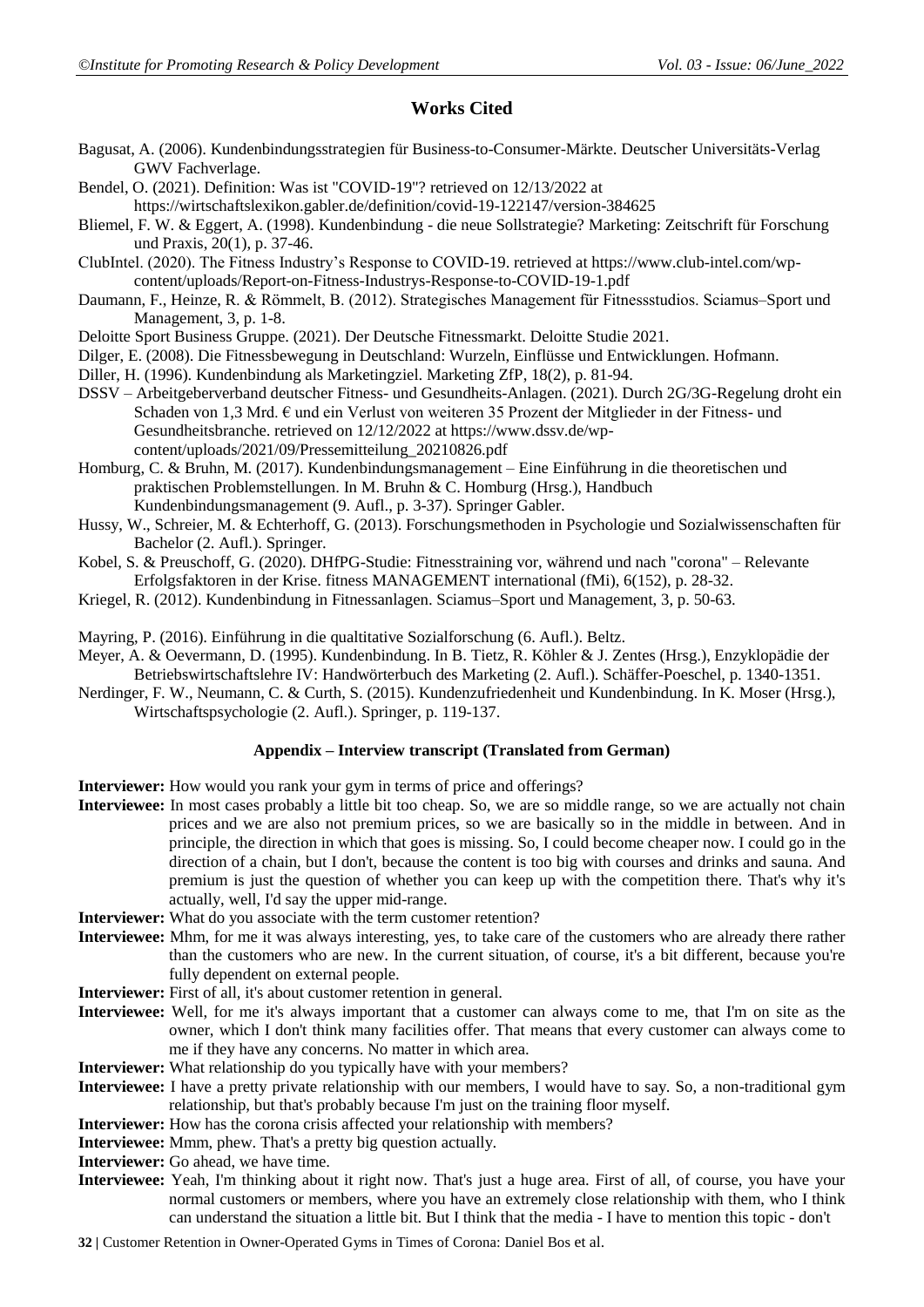necessarily report what the members think. So, it's always more interesting for me when I could talk to the member, which was made difficult by the situation of the media. Because then you have your preconception and the people who then came to me all of a sudden, of course, suddenly got a completely different impression of the situation. I would say that not much has changed in the narrow circle. In the middle circle, many people can't understand what's going on in the situation in all companies, or almost all companies. And I say the ones where you don't have quite so much to do with, they don't care at all and that's when things like dismissal or rest periods or whatever happen. It's a difficult question because there's a lot of emotion involved and then you have your issue level. I always try to understand both sides. I always try to put myself in the member's situation: "Shit, I can't train anymore. Shit, but have contribution, but want to train afterwards. What do I do?" That's a little bit difficult for everybody and I think I'm enough of a member myself that I can, that I can assess the situation, that it's hard.

- **Interviewer:** How did the members react to the lockdowns?
- **Interviewee:** Very, very differently. Basically, the industry has had between 28 and 35 percent member attrition. That's brutal. I think a lot of companies can't even imagine that. I'm in the lower range, so 28 percent. But that's also because you have a different kind of customer retention and have more contact with people than, say, in fitness chains, where the member is a member, but not a name. And yes... What was the question? Say again. [Laughs]
- **Interviewer:** The question was how the members of you reacted to the lockdowns.
- **Interviewee:** Well, there were just differences. There were members who quit because they didn't know what was coming. Those were more the older people because they were just scared. And then this middle circle tended more towards a rest period, which was then lifted after this lockdown. And the others, I have to say, continued to pay diligently. But for me - and this again has to do with customer retention - it is a matter of course that the person who stood by us during this time can always come to me and say: "Hey, T., you don't really need to say anything. Because we have already clarified the matter by sending out an e-mail to all members, plus we have made this notice, plus we have put this note on the counter. For two months. That the people who have continued to pay are welcome to choose something for this situation and people have done that, a few yes. And those who didn't do that, all the more thanks for that, because that's not a matter of course.
- **Interviewer:** You mentioned that there was about a 28 percent drop in your membership. Did you relate that completely to the period from the beginning of corona until now?
- **Interviewee:** Yes, exactly, that's right. You have to say, of course, now you have this interim storm. We were allowed to open again on - when was it? 27. of March? Yes, exactly at the end of May, the same day as the year before, so not even a different one. Very imaginative of them. Um yes, 28 percent approximately. What was the question?
- **Interviewer:** Membership decline, in percentage terms, in that time.
- **Interviewee:** So now we have but the time of course, after we were allowed to open, so let's just say first of June, extremely good members can write. That was also up to now the best time for member production at all, in my complete gym career. However, it is simply so that of course the member shrinkage is extreme, yes. You don't make that many members anymore.
- **Interviewer:** Referring to the beginning of corona, with the members gained now: How big is the decline there, approximately?
- **Interviewee:** We had 525 cancellations and then we went down to 930 members after the second lockdown. We now have about 140... Do I have my cell phone with me? I did take it with me. I don't even know. We've already gained 140 or so again. And that's over the summer and that's after corona, I didn't think anybody was coming, I have to say very clearly. We've made about 160 contracts since June 1 and we're talking about the summer months, even if it wasn't a real summer, that's more than good. And these are net contracts, the terminations have already been deducted. In other words, we have signed many more contracts. And then are now back to just under 1090 members.
- **Interviewer:** You not only have the gym in the city area of Mainz, but also one in the rural area. Were there any differences between the two studios?
- **Interviewee:** Yes, extremely, simply because the clientele in the rural area is much older and here I have to mention it again - they watch a lot more of the daily news or any news from ZDF and really assume that the corpses are lying around outside. And we called them all personally. Again, that has to do with customer retention. And we were able to get eight people out of 125 to reactivate. That's nothing, that's nothing. Yeah, so if they were still there now from before plus the new ones, it would be great.
- **Interviewer:** So, the decline in membership was much greater in rural areas?
- **Interviewee:** Yes. Which is not so good. Because of course that was the safe studio at first. So here in the city of Mainz is much more difficult. Here we are talking about a different competitor and rival situation. Good, it has also cleared up a bit. Three studios have been sold, one has closed and so on. There's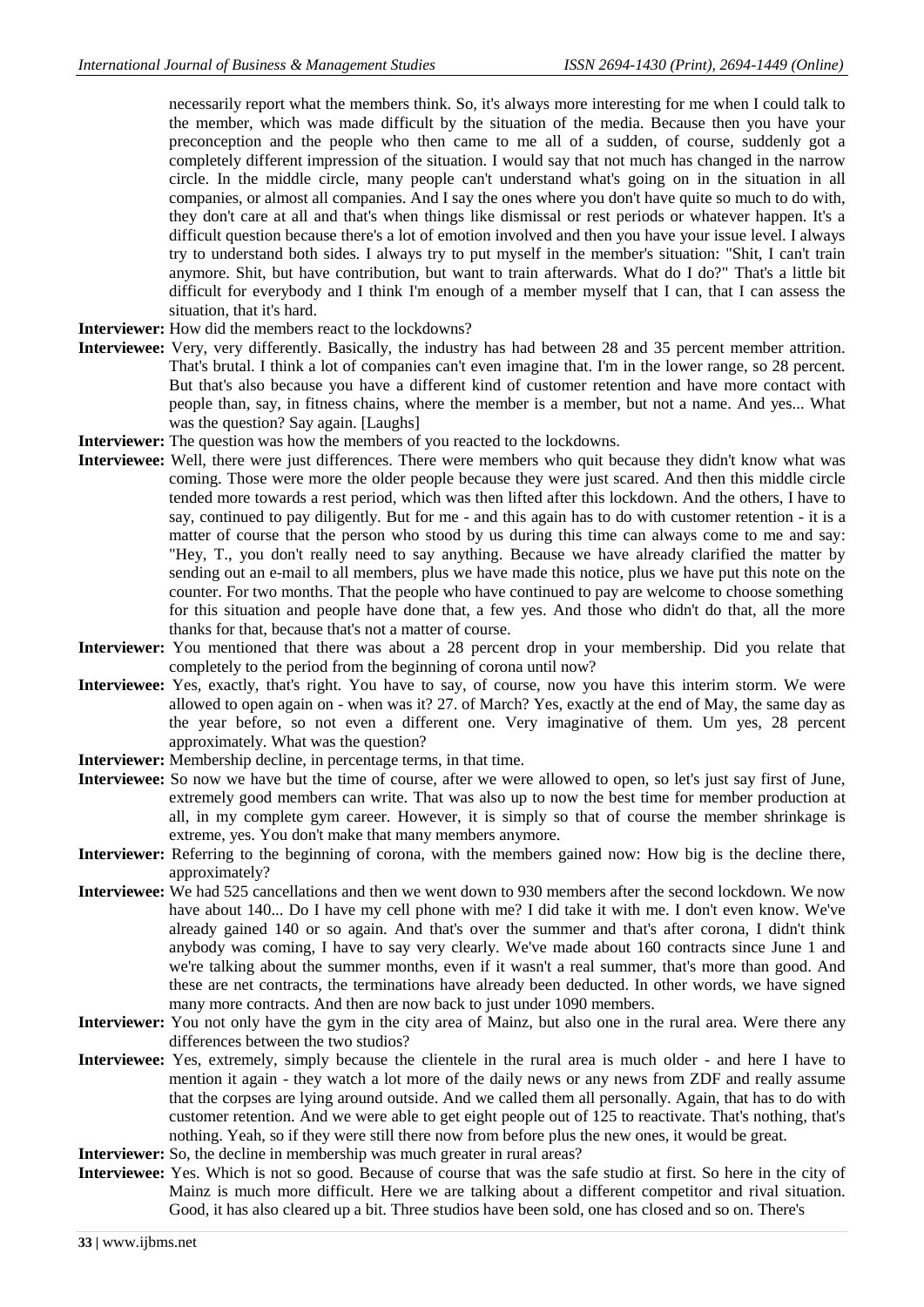already turmoil in the industry, it's not like that and it's still going on. The problems are still there after the opening. Most of the government then thinks, yes, when you're open again, you can earn money again. Yes, but you still have the layoffs. They are still there. They're not there again, the members are there on the first day and that's a bit of a problem.

- **Interviewer:** You already mentioned it earlier. Maybe you could elaborate a little bit on how you communicated with your members during the lockdowns and kept them informed about changes in the studio.
- **Interviewee:** I think the communication was on all the tools that were there: Facebook, Instagram, YouTube, homepage, blog posts, email traffic, even phone calls for cancellations and so on and so forth. Even that kind of thing took place. And we were actually online every day doing something. The things that were in our power. We're actually not that tech savvy, as most people know that too. But I think we did a pretty cool job of it and that was enough for me. An older lady came up to me afterwards and said she was extremely happy that she was able to maintain contact with us via Facebook at all. Because you didn't see anyone anymore. For a lot of older people, gym has a very, very, very big social component. Not this "I go to the gym." I could have started a ping pong club. It's "I'm alone, I'm 85, I don't have anybody," and all of a sudden this world collapses. And I think that's been a very big problem for many people. It was the same this morning. It was brutal. There were two elderly ladies sitting there and they started crying in the studio. And the problem is that they think I'm taking away their studio. I make the laws that I close down and stuff. That's mega crass, that's how crass it is in the head. And then you sit there and try to do a little bit of pastoral care. And why? Because they're afraid of getting pain and so on. So, it's kind of blatant.
- **Interviewer:** So social media has played a big role in keeping in touch with members?
- **Interviewee:** Yes, just because it's a free tool, you have to say that. You don't have to invest much except manpower.
- **Interviewer:** What customer retention measures were dropped during the corona crisis? In other words, what you normally do in the area of customer retention and what suddenly no longer played a role.
- **Interviewee:** Yes, actually the personal contact. I think that's actually the biggest difference compared to all other facilities or many facilities, that we have personal contact with the people. That you can also go out together in the evening, for example, and so on and so forth. These are things that continue in private

life. That, for example, a disco or a restaurant was closed, that is, you could meet at the gas station with the people at most. Then they left. And I think that is the biggest problem. That's so the biggest problem.

- **Interviewer:** Apart from this emotional component: What other measures did you take during corona to continue to retain members and prevent quits?
- **Interviewee:** I think it's been more of a concept shift. I've done a lot of collaborations, with the police, fire department, unions and so on and so forth, Qualitrain, Urban Sports Club, Hanse Fit. These are all tools where you have cooperation partners and people no longer have memberships and dial in via their cell phones. So, I don't have any memberships in the house anymore. That's not fixed money, but that's always a problem. Maybe one comes, maybe none comes. It's different with a membership, of course. But if people come, I can earn good money with them or you can earn good money through it. But, of course you also have to be present. That means changing the concept, also to personal training, one-toone training, because there is simply a lot of value placed on it by many and also simply a lot of money can be earned with it.
- **Interviewer:** Does that make it harder to retain customers when they also have the option to train anywhere else?
- **Interviewee:** That's right, yes. But if they learn that, that there's somebody there. Sure, they can train anywhere and in quite a few studios. But when they realize that there's someone who's interested - and that's always been the case with us, no matter who's here - they say, "Hey, make a training plan, make a nutrition plan, let's train together, and so on and so forth. And, of course that has to take place in other studios as well, so that this bonding takes place.
- **Interviewer:** Did you offer alternative forms of training during the time that the studios were closed?
- **Interviewee:** Yes, I was one of the only studios that could continue to train at all, which was all agreed with the regulatory office, which was quite cool. Most of them put their equipment outside in a tent. You must have noticed that in the media. There were two quite large fitness studio chains, which then had to close everything down and also got their fines. And we simply trained one-on-one outside and that worked out great, even at minus ten degrees. My first member was Jürgen, who was 79 years old, I think. He trained with me in the tent at minus ten degrees with a jacket. So that's customer retention, I think.
- **Interviewer:** Apart from that, as far as I know, you also offered online courses.
- **Interviewee:** That's right, we did something like that, too, yes. But you really have to motivate someone to do sports at home in their living room. That is always interpreted as the trend. I have to be honest, I don't know anyone, and I know a lot of people who think it's cool to do sports at home in front of the TV. Maybe
- **34 |** Customer Retention in Owner-Operated Gyms in Times of Corona: Daniel Bos et al.